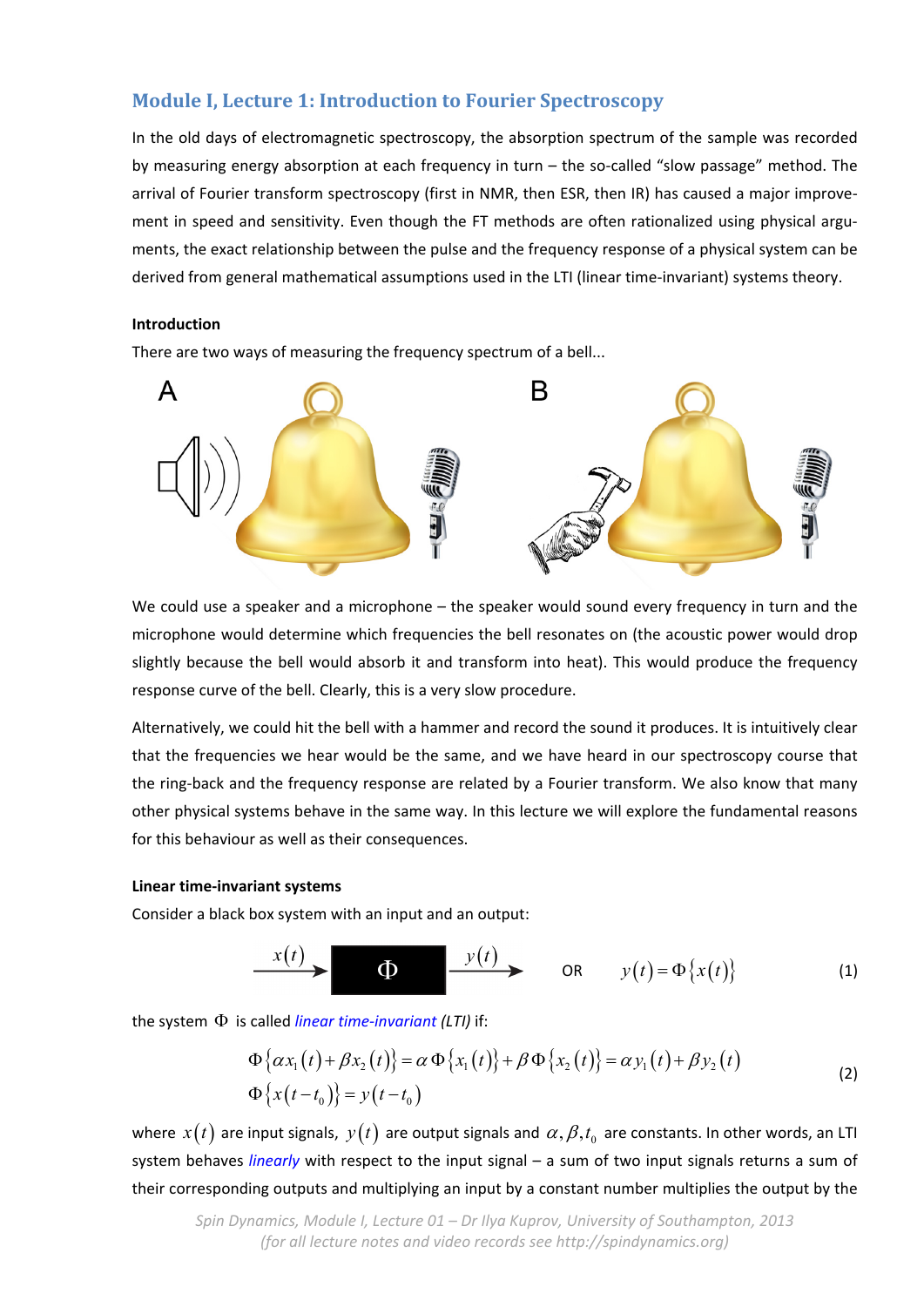same number. If the input is shifted in time by a constant amount, the system output is shifted by the same amount, but otherwise remains the same – this is called *time‐invariance*.

The input function  $x(t)$  can be expanded in some orthonormal discrete basis set  $\{g_k(t)\}\$  (any complete basis would work, the practical choice depends on the nature of the system and convenience):

$$
x(t) = \sum_{k} \chi_{k} g_{k}(t), \quad \chi_{k} = \langle g_{k}(t) | x(t) \rangle = \int_{-\infty}^{\infty} g_{k}^{*}(t) x(t) dt, \quad k = 0, 1, 2... \tag{3}
$$

where the star denotes complex conjugation. In the continuous limit, the input function may be given in terms of an integral transform with some user-specified kernel  $g(\tau, t)$ :

$$
x(t) = \int_{-\infty}^{\infty} \chi(\tau) g(\tau, t) d\tau
$$
 (4)

The response to an arbitrary input function can then be written in terms of responses to either the individual basis functions or the integral transform kernel:

$$
\Phi\big\{x(t)\big\} = \sum_{k} \chi_{k} \Phi\big\{g_{k}\big(t\big)\big\} = \int_{-\infty}^{\infty} \chi\big(\tau\big) \Phi\big\{g\big(\tau,t\big)\big\} d\tau \tag{5}
$$

This means that the set of responses to the basis functions defines an LTI system completely  $-$  a known library of responses to  $\{g_k(t)\}\)$  would allow us to predict the response to any input.

#### **Pulse response**

A hammer strike amounts to a very short and sharp input signal – a delta‐function. One of its basic properties (see your functional analysis course) is:

$$
f(x_0) = \int_{-\infty}^{\infty} f(x) \delta(x - x_0) dx \quad \Rightarrow \quad x(t) = \int_{-\infty}^{\infty} x(\tau) \delta(\tau - t) d\tau \tag{6}
$$

Let us apply our LTI system to both sides of this expression:

$$
\Phi\{x(t)\}=\int\limits_{-\infty}^{\infty}x(\tau)\Phi\{\delta(\tau-t)\}dx=\int\limits_{-\infty}^{\infty}x(\tau)h(\tau-t)d\tau
$$
\n(7)

The function  $h(t) = \Phi\{\delta(t)\}\$ is called the *pulse response* of the system. The integral in Equation (7) is known as the *convolution integral*, and is often abbreviated as:

$$
\Phi\{x(t)\} = x(t) * h(t) \tag{8}
$$

So, in some sense, the pulse response  $h(t)$  also contains complete information about our linear timeinvariant black box  $\Phi$  and allows us to predict its response to an arbitrary input  $x(t)$ .

## **Frequency response**

To get a physical perspective on the nature of  $h(t)$ , let us do some continuous-wave spectroscopy on  $\Phi$  and feed an oscillating signal (in general, a complex exponential) into it. We then have: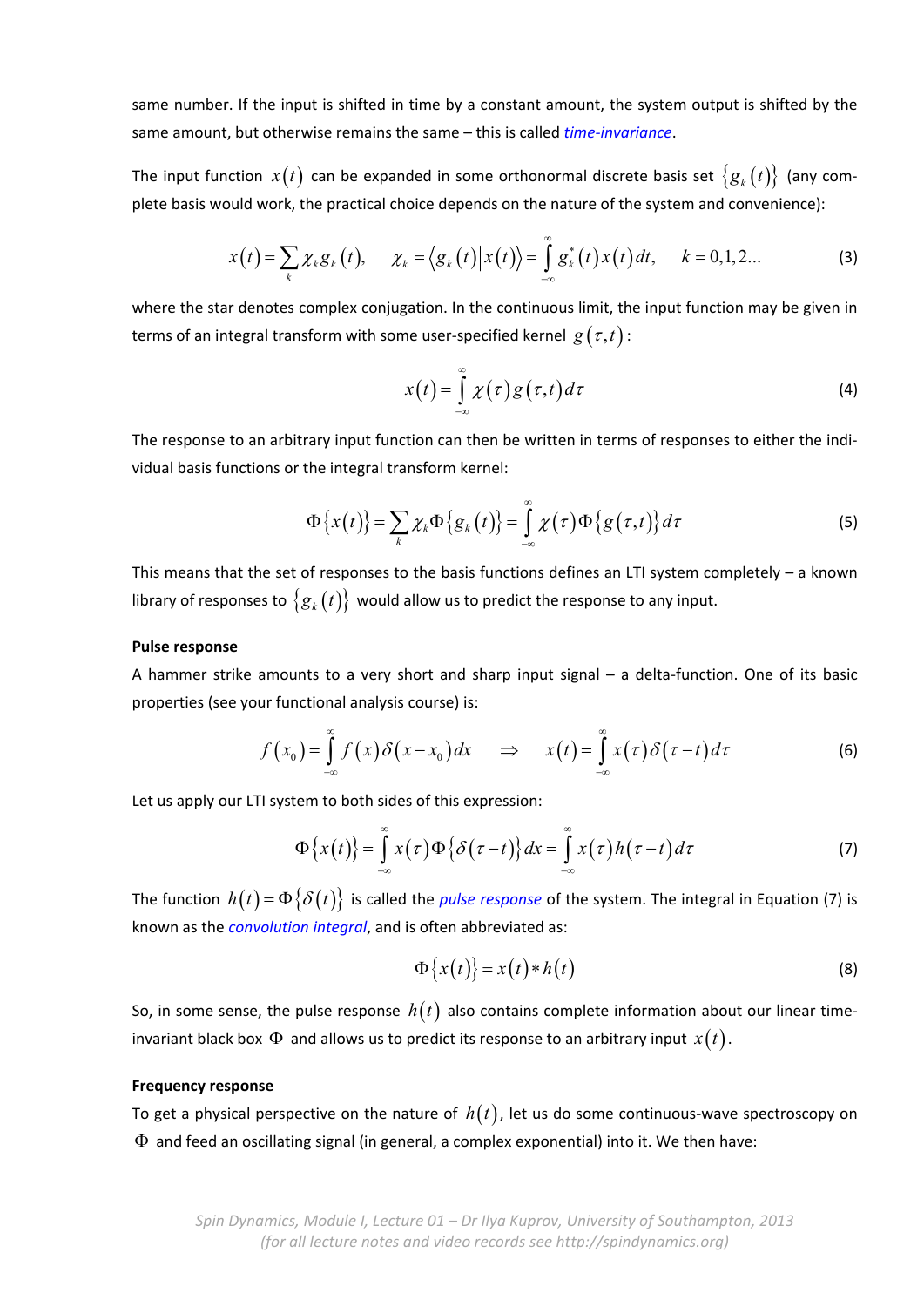$$
\Phi\left\{e^{i\omega t}\right\} = \int\limits_{-\infty}^{\infty} e^{i\omega \tau} h(\tau - t) d\tau = e^{i\omega t} \int\limits_{-\infty}^{\infty} e^{i\omega(\tau - t)} h(\tau - t) d\tau = e^{i\omega t} \int\limits_{-\infty}^{\infty} h(\tau) e^{i\omega \tau} d\tau = H(\omega) e^{i\omega t} \tag{9}
$$

where  $H(\omega)$  gives the value of the integral, which depends on the frequency parameter  $\omega$ . This demonstrates that *exponentials are eigenfunctions of LTI systems*. That is, an LTI system cannot shift frequencies, it can only alter their coefficients.

The function  $H(\omega)$  is called the *frequency response* of the system. It is the analogue of the slowpassage electromagnetic spectrum. It is defined by Equation (9), but we can also use the convolution definition from Equation (7):

$$
\Phi\left\{e^{i\omega t}\right\} = \int\limits_{-\infty}^{\infty} e^{i\omega \tau} h(\tau - t) d\tau = \int\limits_{-\infty}^{\infty} e^{i\omega(t+\tau)} h(\tau) d\tau = \left(\int\limits_{-\infty}^{\infty} h(\tau) e^{i\omega \tau} d\tau\right) e^{i\omega t}
$$
(10)

After comparing this with Equation (9), we arrive at our final result:

$$
H(\omega) = \int_{-\infty}^{\infty} h(\tau) e^{i\omega \tau} d\tau
$$
 (11)

In other words, *the frequency response ("spectrum") of a linear time‐invariant system is a Fourier trans‐ form of its pulse response ("free induction decay").* Equation (11) highlights the central role of the Fouri‐ er transform in electromagnetic spectroscopy. There is nothing special about bells and NMR – all LTI systems behave like that. It should be noted that LTI is an approximation – most real systems are not perfectly linear and real pulses are never perfectly sharp.

#### **Properties of the Fourier transform**

The overall multipliers in the definition may vary from one book to another, the definition below is chosen to yield a unitary transformation (the 2-norm of the function is preserved):

$$
F_{+}\left\{f(t)\right\} = \frac{1}{\sqrt{2\pi}} \int_{-\infty}^{\infty} f(t) e^{-i\omega t} dt \qquad F_{-}\left\{f(t)\right\} = \frac{1}{\sqrt{2\pi}} \int_{-\infty}^{\infty} f(t) e^{i\omega t} dt \qquad (12)
$$

The two transforms are exact mirrors of one another, labelling one "forward" and the other "backward" is a matter of choosing the convention for the frequency signs. In the subsequent property proofs we will assume that the functions are sufficiently well-behaved for the various transformations to hold.

1. Forward and backward Fourier transforms are each other's inverse. This can be proven by direct in‐ spection and we would have to make use of one of the definitions of delta function, namely:

$$
\delta(t) = \frac{1}{2\pi} P \int_{-\infty}^{\infty} e^{i\omega t} d\omega
$$
\n(13)

Where *P* indicates Cauchy principal value. With that in place, we have:

$$
F_{+}\left\{F_{-}\left\{f\left(t\right)\right\}\right\} = \frac{1}{2\pi} \int_{-\infty}^{\infty} \left[ \int_{-\infty}^{\infty} f\left(t'\right) e^{i\omega t'} dt' \right] e^{-i\omega t} d\omega = \frac{1}{2\pi} \int_{-\infty}^{\infty} f\left(t'\right) dt' \int_{-\infty}^{\infty} e^{i\omega\left(t'-t\right)} d\omega =
$$
\n
$$
= \int_{-\infty}^{\infty} f\left(t'\right) \delta\left(t'-t\right) dt' = f\left(t\right), \qquad F_{-}\left\{F_{+}\left\{f\left(t\right)\right\}\right\} = \dots = f\left(t\right)
$$
\n(14)

*Spin Dynamics, Module I, Lecture 01 – Dr Ilya Kuprov, University of Southampton, 2013 (for all lecture notes and video records see http://spindynamics.org)*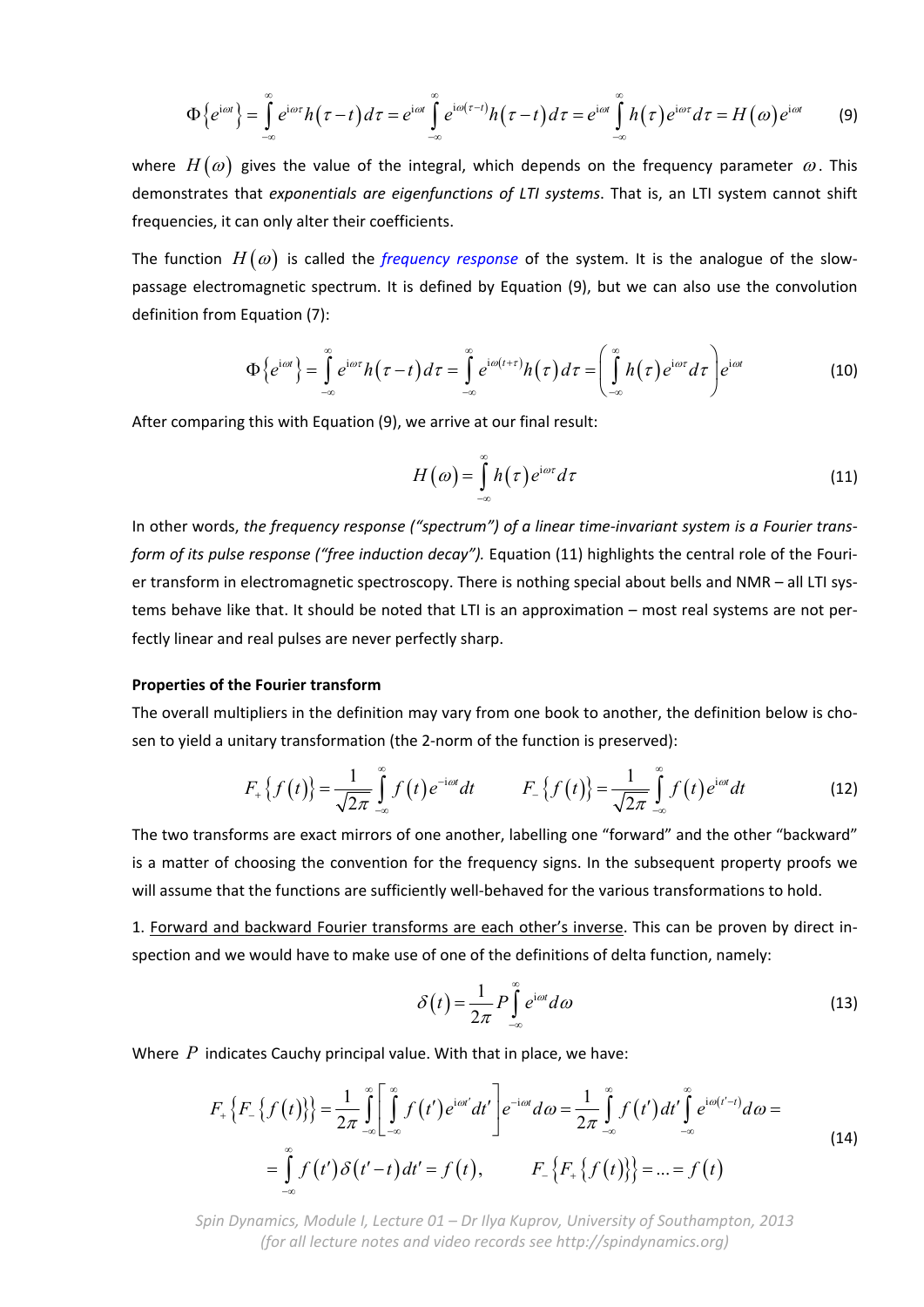Note that most software packages place the zero frequency on the *edge* of the spectrum – look out for commands like Matlab's fftshift if your spectrum does not look the way you expect it to.

2. Fourier transform is linear. For any two functions  $f(t)$ ,  $g(t)$  and for any two scalars  $\alpha$ ,  $\beta$ :

$$
F_{\pm}\left\{\alpha f\left(t\right)+\beta g\left(t\right)\right\}=\alpha F_{\pm}\left\{f\left(t\right)\right\}+\beta F_{\pm}\left\{g\left(t\right)\right\}\tag{15}
$$

The proof is obvious and relies on the linearity of the integration operation in Equations (12).

3. Fourier transform of a derivative is related to the Fourier transform of the original function. To prove this property in full generality we need to start with the  $k$  -th derivative of a function  $f(t)$  and carry out one stage of integration by parts:

$$
F_{\pm}\left\{f^{(k)}(t)\right\} = \frac{1}{\sqrt{2\pi}} \int_{-\infty}^{\infty} f^{(k)}(t) e^{\mp i\omega t} dt = \begin{cases} u = e^{\mp i\omega t} & du = \mp i\omega e^{\mp i\omega t} dt \\ dv = f^{(k)}(t) dt & v = f^{(k-1)}(t) \end{cases} = e^{\mp i\omega t} f^{(k-1)}(t) \Big|_{-\infty}^{\infty} + \frac{\pm i\omega}{\sqrt{2\pi}} \int_{-\infty}^{\infty} f^{(k-1)}(t) e^{\mp i\omega t} dt = \frac{\pm i\omega}{\sqrt{2\pi}} \int_{-\infty}^{\infty} f^{(k-1)}(t) e^{\mp i\omega t} dt = (\pm i\omega) F_{\pm}\left\{f^{(k-1)}(t)\right\} \tag{16}
$$

We can see that the order of the derivative has been reduced by one and the  $\pm i \omega$  multiplier popped out in front. Repeating this process multiple times, we eventually get:

$$
F_{\pm}\left\{f^{(k)}(t)\right\} = \left(\pm i\omega\right)^k F_{\pm}\left\{f(t)\right\} \tag{17}
$$

This property is useful for solving differential equations because it transforms them into algebraic equa‐ tions that are easier to solve.

4. Derivative of a Fourier transform is related to the Fourier transform of the original function. Writing the  $k$ -th derivative with respect to the variable  $\omega$  of the Fourier transform, we get:

$$
\left[F_{\pm}\left\{f(t)\right\}\right]^{(k)} = \frac{1}{\sqrt{2\pi}} \int_{-\infty}^{\infty} \left[f(t)e^{\mp i\omega t}\right]^{(k)} dt = \frac{1}{\sqrt{2\pi}} \int_{-\infty}^{\infty} f(t)\left[e^{\mp i\omega t}\right]^{(k)} dt =
$$
\n
$$
= \frac{1}{\sqrt{2\pi}} \int_{-\infty}^{\infty} \left(\mp it\right)^{k} f(t)e^{\mp i\omega t} dt = \left(\mp i\right)^{k} F_{\pm}\left\{t^{k} f(t)\right\}
$$
\n(18)

In which a derivative of  $e^{\mp i \omega t}$  with respect to  $\omega$  has simply been taken k times and the result simplified. Equations (17) and (18) are useful for solving ODEs and PDEs – a differential equation in the time domain is transformed into an algebraic equation in the frequency domain.

5. Convolution in the time domain is equivalent to multiplication in the frequency domain and convolution in the frequency domain is equivalent to multiplication in the time domain:

$$
f * g = \int_{-\infty}^{\infty} f(\tau) g(t-\tau) d\tau = F_{-}\big\{F_{+}\big\{f(t)\big\} F_{+}\big\{g(t)\big\}\big\} = F_{+}\big\{F_{-}\big\{f(t)\big\} F_{-}\big\{g(t)\big\}\big\} \tag{19}
$$

This is known as the *convolution theorem*. It may be proven by a somewhat lengthy direct inspection process. Writing out the Fourier transforms and simplifying yields:

$$
F_{-}\left\{F_{+}\left\{f\left(t\right)\right\}F_{+}\left\{g\left(t\right)\right\}\right\}=\frac{1}{2\pi}\int_{-\infty}^{\infty}\left[\int_{-\infty}^{\infty}f\left(t'\right)e^{-i\omega t'}dt'\right]\left[\int_{-\infty}^{\infty}g\left(t''\right)e^{-i\omega t'}dt''\right]e^{i\omega t}d\omega\tag{20}
$$

*Spin Dynamics, Module I, Lecture 01 – Dr Ilya Kuprov, University of Southampton, 2013 (for all lecture notes and video records see http://spindynamics.org)*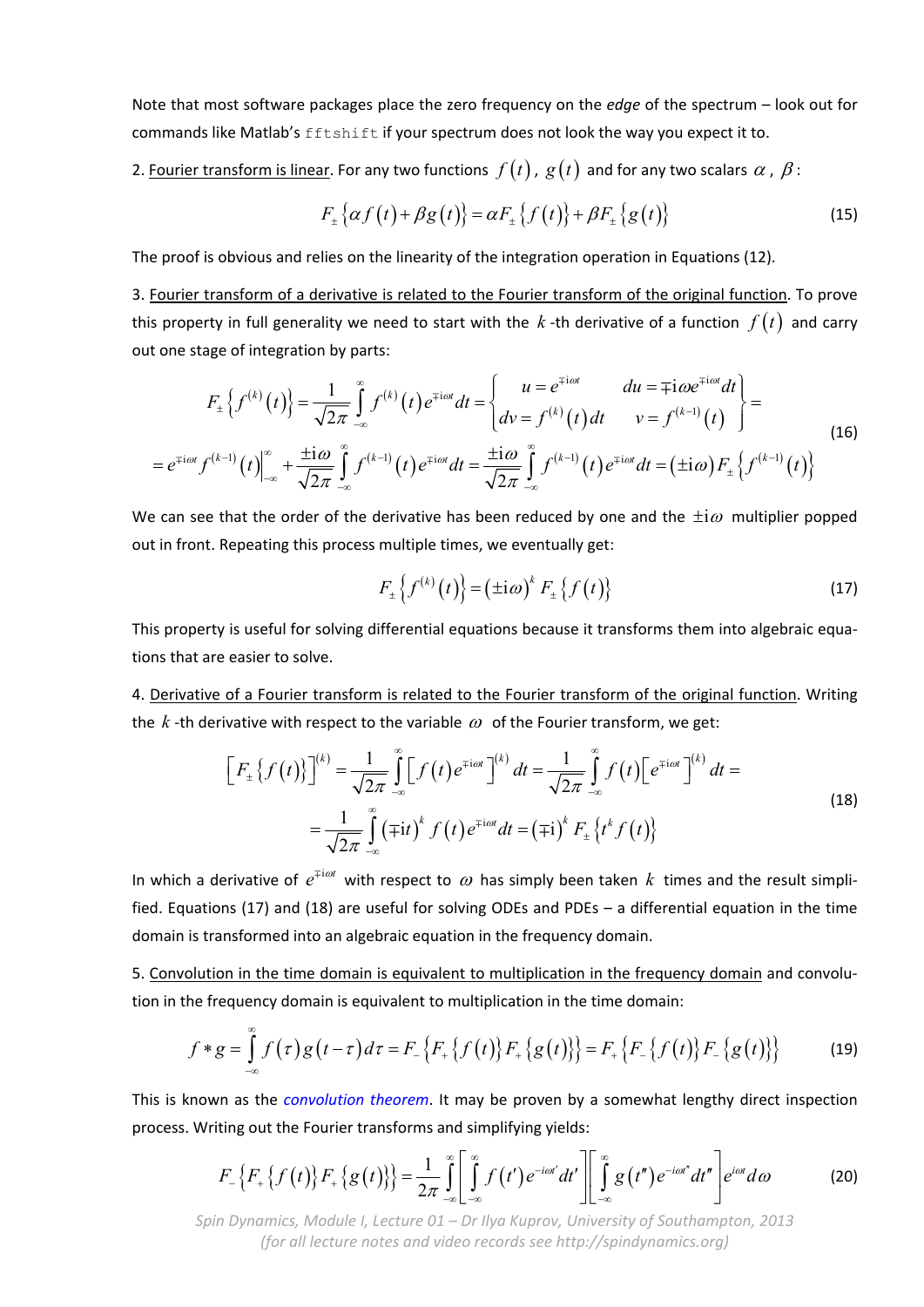where a pair of Fourier transforms was used with a coefficient of  $1$  in front of the forward one and a coefficient of  $(2\pi)^{-1}$  in front of the backward one. Absorbing the  $e^{i\omega t}$  term under the integral in the first set of brackets produces:

$$
F_{-}\left\{F_{+}\left\{f\left(t\right)\right\}F_{+}\left\{g\left(t\right)\right\}\right\}=\frac{1}{2\pi}\int_{-\infty}^{\infty}\left[\int_{-\infty}^{\infty}f\left(t'\right)e^{-i\omega\left(t'-t\right)}dt'\right]\left[\int_{-\infty}^{\infty}g\left(t''\right)e^{-i\omega t''}dt''\right]d\omega\tag{21}
$$

Shifting the integration variable under the first set of brackets yields:

$$
F_{-}\left\{F_{+}\left\{f\left(t\right)\right\}F_{+}\left\{g\left(t\right)\right\}\right\}=\frac{1}{2\pi}\int_{-\infty}^{\infty}\left[\int_{-\infty}^{\infty}f\left(t'+t\right)e^{-i\omega t'}dt'\right]\left[\int_{-\infty}^{\infty}g\left(t''\right)e^{-i\omega t'}dt''\right]d\omega\tag{22}
$$

Rearranging the integrals to take the  $\omega$  integral first then yields:

$$
F_{-}\left\{F_{+}\left\{f\left(t\right)\right\}F_{+}\left\{g\left(t\right)\right\}\right\}=\frac{1}{2\pi}\int\limits_{-\infty}^{\infty}dt'\int\limits_{-\infty}^{\infty}dt''\left[f\left(t'+t\right)g\left(t''\right)\int\limits_{-\infty}^{\infty}e^{-i\omega\left(t'+t''\right)}d\omega\right]
$$
(23)

After we recognize the delta function and use the property given in Equation (6), we get:

$$
F_{-}\{F_{+}\{f(t)\}F_{+}\{g(t)\}\}=\int_{-\infty}^{\infty}dt'\int_{-\infty}^{\infty}dt''f(t'+t)g(t'')\delta(t'+t'')=\newline=\int_{-\infty}^{\infty}f(t-t'')g(t'')dt''=f*g
$$
\n(24)

The  $F_{+}$   $\{F_{-}\{f(t)\}F_{-}\{g(t)\}\}$  case is proven in a similar fashion. An alternative formulation of the convolution theorem is:

$$
F_{\pm}\{f * g\} = F_{\pm}\{f(t)\} F_{\pm}\{g(t)\}\tag{25}
$$

Just as above, care needs to be taken about the multipliers in front of the forward and backward trans‐ formations. A corollary of the convolution theorem, called *Wiener‐Khinchin theorem*, provides a simple way to evaluate autocorrelation functions:

$$
\int_{-\infty}^{\infty} f^*(\tau) f\left(t + \tau\right) d\tau = F_+ \left\{ \left| F_- \left\{ f\left(t\right) \right\} \right|^2 \right\} \tag{26}
$$

Equation (25) will be useful when we deal with window functions and Equation (26) will come up during the calculation of correlation functions in spin relaxation theory.

6. When time is shifted in the input function, the Fourier transform is modulated:

$$
F_{\pm}\left\{f\left(t-t_{0}\right)\right\} = \frac{1}{\sqrt{2\pi}}\int_{-\infty}^{\infty} f\left(t-t_{0}\right)e^{\mp i\omega t}dt = \frac{1}{\sqrt{2\pi}}\int_{-\infty}^{\infty} f\left(t\right)e^{\mp i\omega\left(t+t_{0}\right)}dt = e^{\mp i\omega t_{0}}F_{\pm}\left\{f\left(t\right)\right\}
$$
(27)

Reciprocally, the Fourier transform of a modulated function ends up being shifted:

$$
F_{\pm}\left\{e^{i\omega_0 t}f(t)\right\} = \frac{1}{\sqrt{2\pi}}\int_{-\infty}^{\infty}f(t)e^{\mp i(\omega\mp\omega_0)t} = F_{\pm}\left\{f(t)\right\}(\omega\mp\omega_0)
$$
 (28)

These relations constitute the *modulation theorem* for the Fourier transforms.

*Spin Dynamics, Module I, Lecture 01 – Dr Ilya Kuprov, University of Southampton, 2013 (for all lecture notes and video records see http://spindynamics.org)*